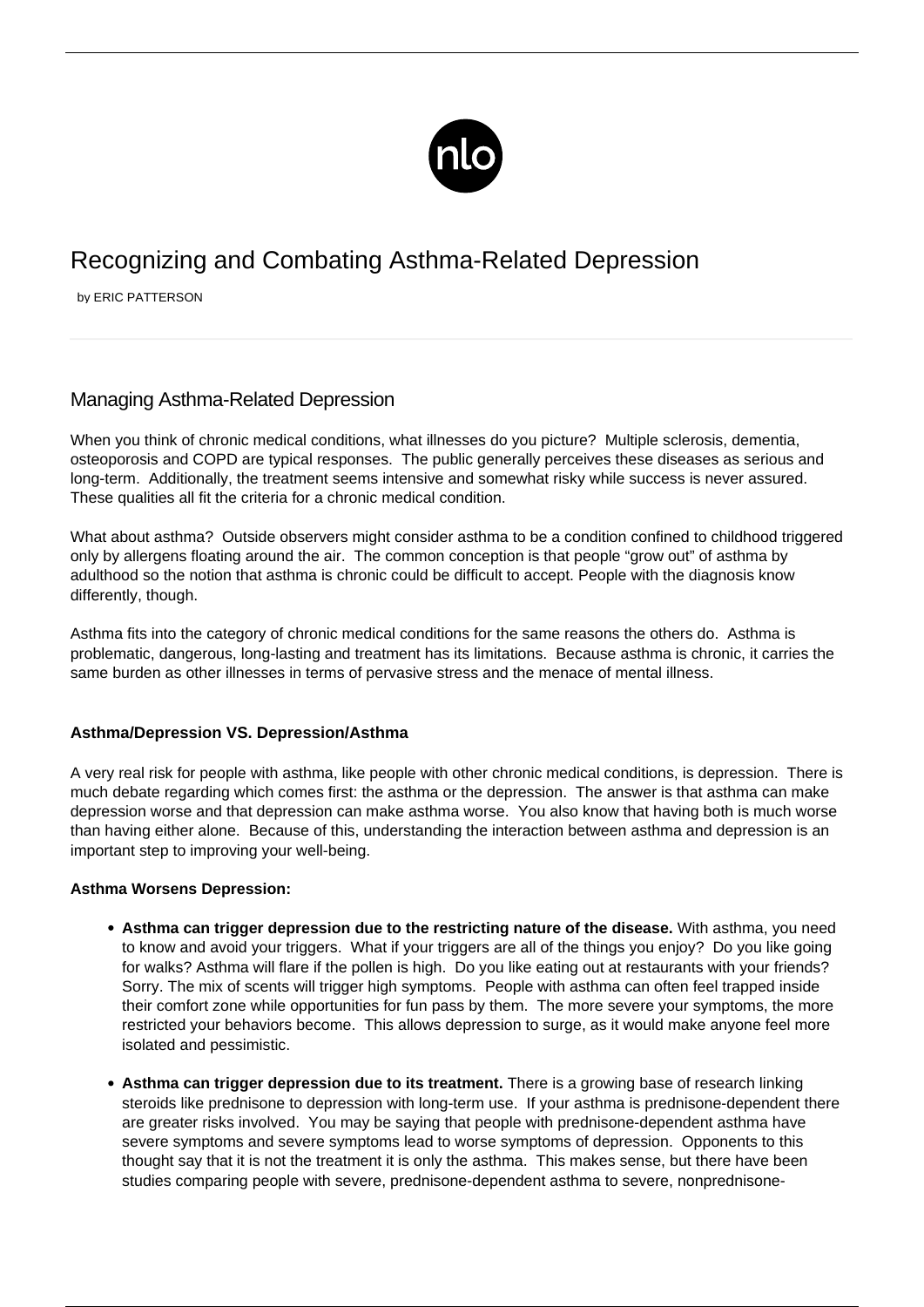dependent asthma. The studies found that group dependent on the steroid had three times higher reports of depression than the nondependent group. No one can say that prednisone causes depression, but there is a link with long-term use.

#### **Depression worsens asthma:**

- **Depression makes asthma worse through poorer recognition of symptoms.** Being able to address problems before they gather momentum is crucial for any illness. Depression works to move focus from areas that are controllable to areas that are not. Rather than monitor your symptoms, depression encourages you to dwell on the time that you were mistreated by your boss or makes you feel guilty about the time that you lied to your friend. When you become consumed by the world inside your mind, you miss out on current world around you.
- **Depression makes asthma worse through poorer treatment follow-through.** Behaviorally, depression limits your energy and interest in doing things, especially the activities that are most beneficial for you. People with depression often miss doctor's appointments, follow-up testing and other essential pieces of care. Additionally, you may find it challenging to complete your at-home care with depression because you only feel comfortable zoned-out on the couch. The final component is that depression constantly wants you feeling more depressed. If depression can convince you that your treatment is not working and that there is no reason to follow-through than asthma will get worse. Subsequently, depression will get even bigger, stronger and more pervasive. Depression wins as you lose.

Next page: asthma and depression interventions.

### **Asthma/Depression Interventions**

Now that you know why your symptoms are present, what are you going to do about them? Hopefully, you see the need to fight back against your symptoms rather than lying down and accepting your current state. In life, you cannot change much, but you can always change yourself. Here's how:

- **Monitor**. Self-monitoring is one of the most important skills you can develop. Self-monitoring means that you have the ability to understand yourself, your thoughts, your feelings and your triggers. If you cannot grasp what makes your depression flare, what triggers your asthma or what your feelings are in a given situation, you will have a much poorer prognosis. Self-monitoring is easy once you begin to note the value in it. To begin, check-in with yourself periodically throughout the day. Ask yourself about yourself. How are you feeling? What are your thinking about? How are your symptoms? The more you do it, the better you will become? The only piece of caution is that depression can skew your perceptions so be sure to take level of depression into account. You may need to grade yourself on a curve.
- **Educate**. Did you know about the link between depression and prednisone? Did you know that depression can worsen asthma symptoms? Just because you have a chronic medical condition, or two, does not mean that you automatically become an expert in the field. Expertise is acquired through education as well as experience. No one can take away your experience so it is time to add the education. Consult with your doctor to learn more about your symptoms and conditions. Talk to others with asthma for more firsthand experiences and delve into literature from the best sources online and in print for the medical point of view. Education will limit depression by making asthma seem less overwhelming and less powerful. It will also improve self-monitoring since you will know what to look for.
- **Relax**. Having a clear, calm mind is a fantastic way to fight depression. A clear mind allows you the opportunity to add more positive thoughts while denouncing the irrationally negative ones. Having a calm body puts yourself in a better situation to prevent and treat asthma when attacks occur. How relaxed are you right now? Your education has illustrated that stress makes both depression and asthma worse. Relaxation comes in many shapes and forms from spending time with friends to yoga to specific relaxation techniques learned in psychotherapy. Good options exist for those who seek them out and stick with it.
- **Treat**. Speaking of psychotherapy, counseling is a great option for someone with depression and asthma.